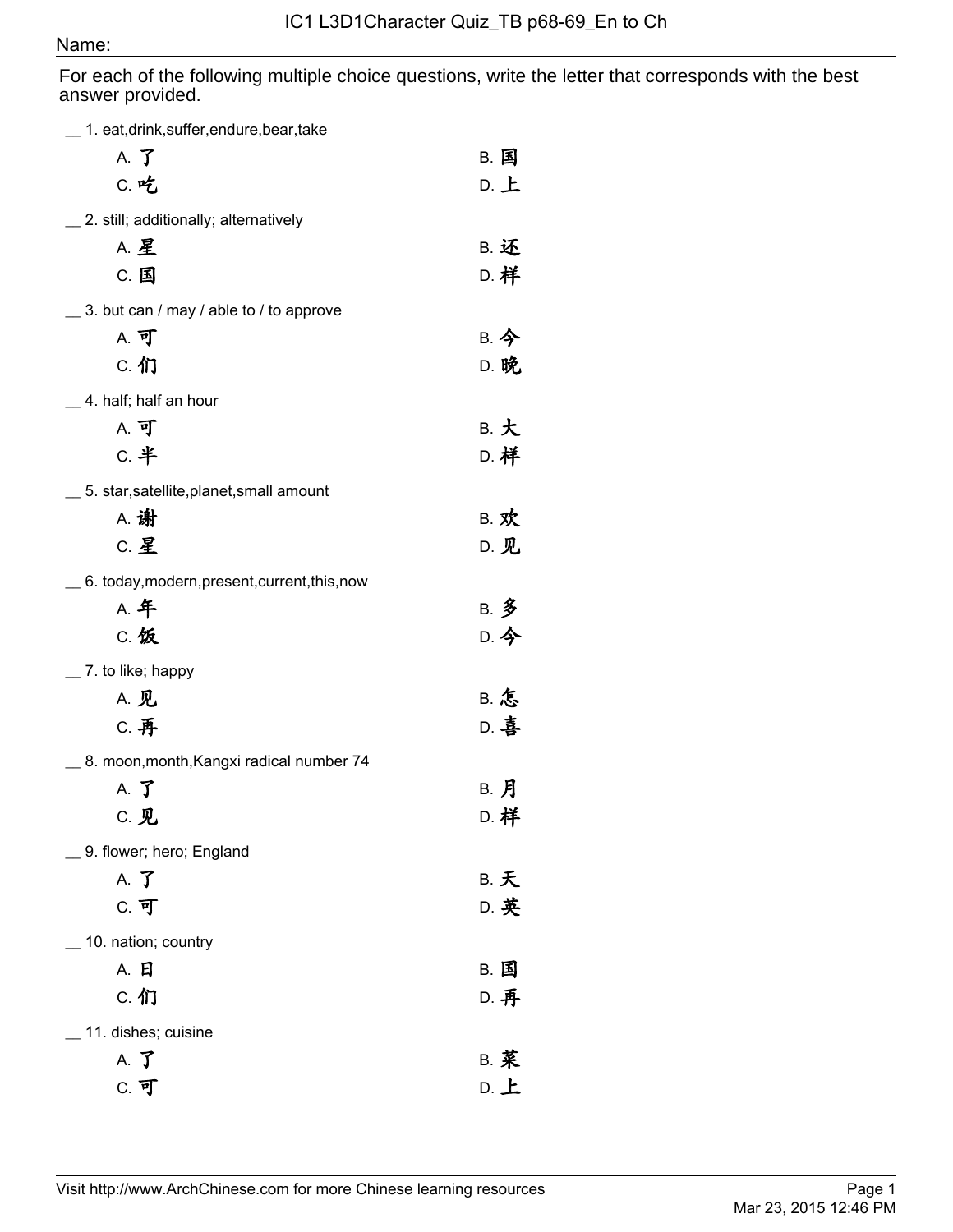| ivame:                                                      |                                                                                                                           |
|-------------------------------------------------------------|---------------------------------------------------------------------------------------------------------------------------|
| 12. oclock (lit. dot, point, thus points on the clock)      |                                                                                                                           |
| A. 点                                                        | B. J                                                                                                                      |
| C. 吃                                                        | D. 样                                                                                                                      |
| $-$ 13. to see                                              |                                                                                                                           |
| A. 天                                                        | <b>B. 见</b>                                                                                                               |
| c. 生                                                        | D. 还                                                                                                                      |
| of time such as magazines and trainings                     | 14. a period of time, phase, stage, time, term, period, to hope, measure word for things that can be divided into periods |
| A. 国                                                        | <b>B. 菜</b>                                                                                                               |
| C. 们                                                        | D. 期                                                                                                                      |
| 15. year, years old, age, harvest, classifier for years old |                                                                                                                           |
| A. 号                                                        | <b>B.</b> 国                                                                                                               |
| C. 们                                                        | D. 岁                                                                                                                      |
| $\_$ 16. above; top                                         |                                                                                                                           |
| A. 多                                                        | $B.$ $L$                                                                                                                  |
| C. 晚                                                        | D. 大                                                                                                                      |
| _ 17. meal, food, cuisine, cooked rice                      |                                                                                                                           |
| A. 天                                                        | $B.$ 可                                                                                                                    |
| C. 们                                                        | D. 饭                                                                                                                      |
| 18. day, sky, heaven, god, celestial                        |                                                                                                                           |
| A. 还                                                        | B. 点                                                                                                                      |
| <b>C. 天</b>                                                 | D. 半                                                                                                                      |
| $\equiv$ 19. again                                          |                                                                                                                           |
| A. 日                                                        | B. 点                                                                                                                      |
| C. 再                                                        | D. 饭                                                                                                                      |
| _ 20. (plural suffix)                                       |                                                                                                                           |
| A. 生                                                        | <b>B. 饭</b>                                                                                                               |
| C. 们                                                        | D. 怎                                                                                                                      |
| _ 21. year, new-years, age of a person                      |                                                                                                                           |
| A. 喜                                                        | B. 今                                                                                                                      |
| <b>C. 年</b>                                                 | D. 还                                                                                                                      |
| 22. shape; appearance; manner                               |                                                                                                                           |
| A. 号                                                        | B. 今                                                                                                                      |
| <b>C.</b> 样                                                 | D. 大                                                                                                                      |